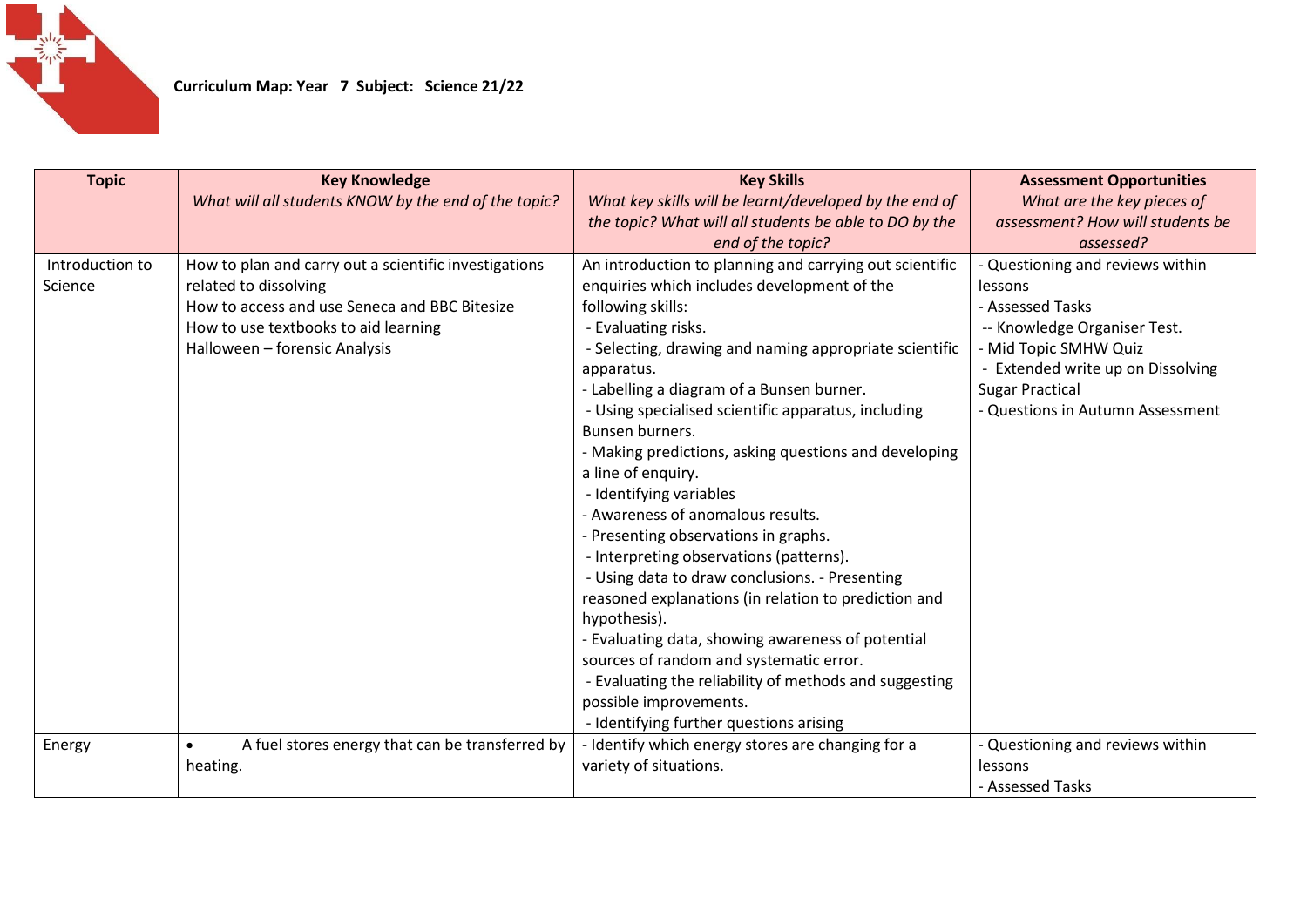|                              | - The names of six energy stores (chemical, kinetic,<br>gravitational potential, elastic potential and thermal).<br>- An energy store of some kind is necessary for<br>something to happen.<br>- When something happens, energy is transferred<br>between energy stores.<br>- Energy can be quantified, and this quantity is<br>conserved                                                                      | - Compare the amount of energy in different stores<br>before and after a change.<br>- Apply mathematical concepts to determine amount<br>of energy in different stores to conserve energy                                                                                                                                                                                                                                              | -- Knowledge Organiser Test.<br>- Mid Topic SMHW Quiz<br>Extended write up on Energy Stores<br>- Questions in Autumn Assessment                                                                                    |
|------------------------------|----------------------------------------------------------------------------------------------------------------------------------------------------------------------------------------------------------------------------------------------------------------------------------------------------------------------------------------------------------------------------------------------------------------|----------------------------------------------------------------------------------------------------------------------------------------------------------------------------------------------------------------------------------------------------------------------------------------------------------------------------------------------------------------------------------------------------------------------------------------|--------------------------------------------------------------------------------------------------------------------------------------------------------------------------------------------------------------------|
| Space                        | - The make up of the solar system<br>- The force due to gravity keeps the moon orbiting the<br>Earth and the Earth orbiting the Sun.<br>- Gravitational field strength is different on different<br>planets and stars.<br>- Our sun is a star.<br>- Our galaxy contains other stars.<br>- Our galaxy is one of billions of galaxies.<br>- Ideas about the nature of the solar system have<br>changed over time | - Apply mathematical concepts and calculate results.<br>- Calculate weight on different planets using the<br>formula: weight = mass x gravitational field strength.<br>- Use a light year as a unit of astronomical distance.<br>- Explain how the Earth's tilt causes seasons.<br>- Explain why seasons are different in the northern<br>and southern hemispheres.<br>- Describe how day length varies at different times of<br>year. | -Starter tasks to review previous<br>learning<br>-Questioning and review of book<br>work.<br>-Assessed Tasks<br>- Knowledge Organiser Test<br>- Moon phases and space research<br>task                             |
| Matter                       | - How to use the particle model to describe elements.<br>- States of matter including properties, arrangement<br>of particles and the changes that occur during state<br>changes.<br>- Energy changes during changes of state.<br>- How to describe if objects float or sink<br>- Dissolving and solubility of solutes<br>- How to separate mixtures                                                           | - Recall key terminology.<br>- Make and record measurements for heating /<br>cooling curves.<br>- Begin to develop the skills required for identifying<br>substances using the particle model.<br>- Apply knowledge of particles to changes in state.<br>- Apply knowledge of separating mixtures to<br>contextual examples eg separating salt from sand                                                                               | - Starter tasks to review prior<br>learning.<br>Questioning and review of class work<br>- Assessed task: Journey of Ice Cube<br>extended writing<br>- Knowledge Organiser Test<br>- Questions in end of topic test |
| Organisms- Cells,<br>tissues | - Structure of plant and animal cells.<br>- Function of cell organelles.<br>- Structure and function of a microscope.<br>- How to prepare and view cells under a microscope.<br>- Examples of specialised cells and how they are<br>adapted.                                                                                                                                                                   | - Recall key terminology.<br>- Accurate labelling of diagrams (cells and<br>microscope).<br>- How to focus and correctly use a microscope to view<br>cells.<br>- Carry out basic magnification calculations.                                                                                                                                                                                                                           | -Questioning and review of class work<br>- Assessed Tasks:<br>-SMH Homework Quiz<br>- Specialised Cells Question Grid                                                                                              |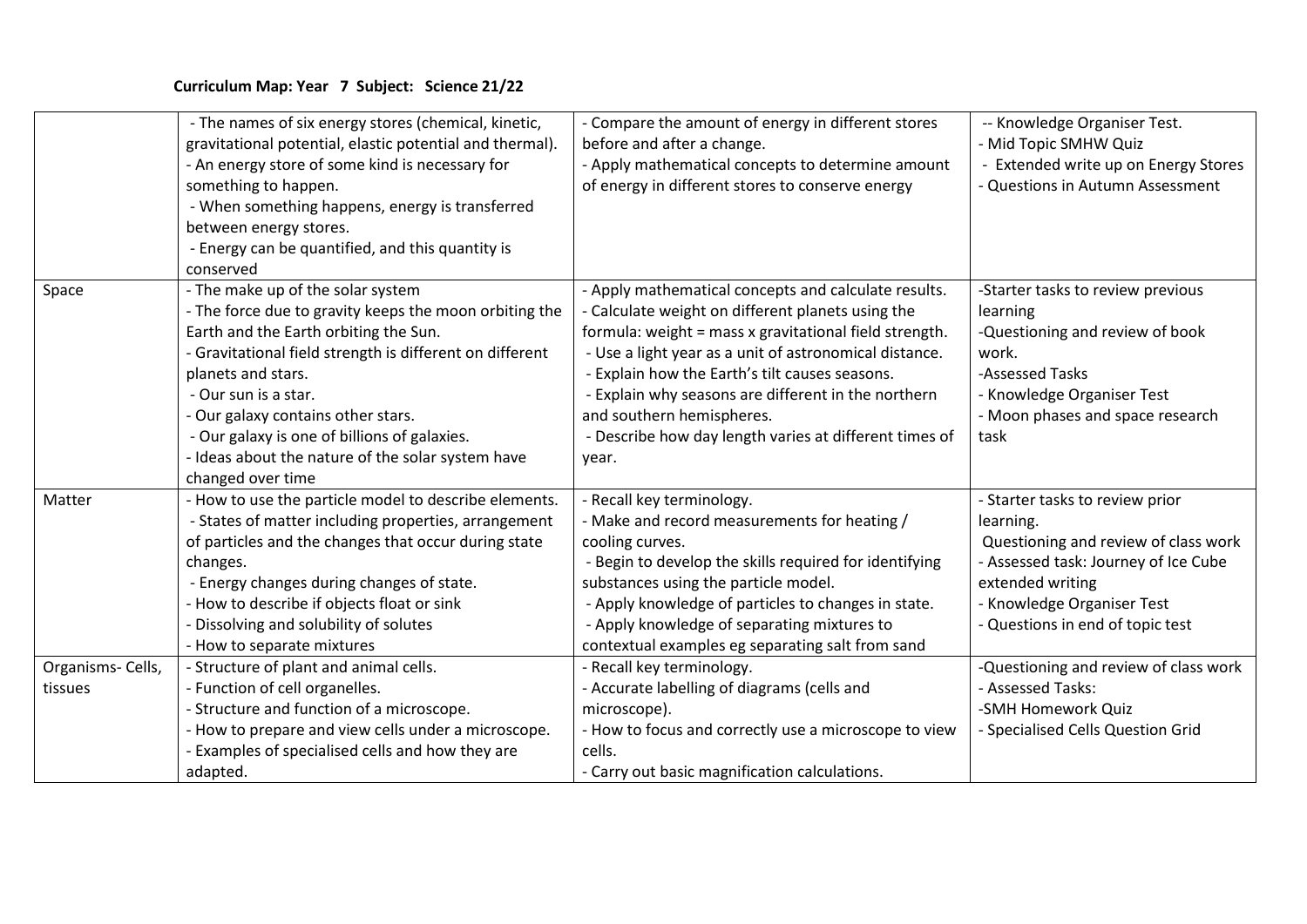|        | - Examples of unicellular organisms and how they are<br>adapted.<br>- Role of diffusion in cells.<br>- How cells, tissues, organs and organ systems work<br>together<br>- How food can be categorised into food groups                                                                                                                                                            | - Begin to develop the skills required for cell drawing<br>(Make and record observations).<br>- Apply knowledge of cells to contextual examples.<br>- Apply knowledge of diffusion to contextual<br>examples<br>- Apply knowledge of food groups to design balanced<br>diets |                                                                                                                                                                                                             |
|--------|-----------------------------------------------------------------------------------------------------------------------------------------------------------------------------------------------------------------------------------------------------------------------------------------------------------------------------------------------------------------------------------|------------------------------------------------------------------------------------------------------------------------------------------------------------------------------------------------------------------------------------------------------------------------------|-------------------------------------------------------------------------------------------------------------------------------------------------------------------------------------------------------------|
| Earth  | - The rock cycle and its use in explaining how rocks<br>(over long periods of time) can turn into other types<br>of rocks.<br>- Earth's resources are limited including which ones<br>are most limited.<br>- Advantages, disadvantages and efficacy of recycling.                                                                                                                 | - How models can be used to represent an idea or<br>structure.<br>- Making accurate observations.<br>- Application of the ideas within the rock cycle.                                                                                                                       | -Questioning and review of class work<br>-Assessed Tasks:<br>-Structure of the Earth Extended<br><b>Writing Task</b><br>-Knowledge Organiser Test<br>-SMHW Homework Quiz<br>-Questions in end of topic test |
| Waves  | - Know that sound is produced by vibrations of<br>objects.<br>- Describe the properties of transverse and<br>longitudinal waves.<br>- Sound is a longitudinal wave<br>- The keywords: amplitude, wavelength, frequency<br>and pitch.<br>- The unit of frequency is Hz.<br>- How frequency affects pitch.<br>- How amplitude affects loudness.<br>- Sound needs a medium to travel | - Compare the speed of sound in air, water and<br>solids.<br>- Explain what an echo is.<br>- Identify materials that absorb sound well.<br>- Use oscilloscope to identify properties of waves<br>- Apply mathematical concepts & calculate results                           | -Questioning and review of class work<br>-Assessed Tasks:<br>-Knowledge Organiser Test<br>-Detecting Sound Exam Question                                                                                    |
| Forces | -The unit of force as Newtons.<br>- A force is a push or pull between two objects.<br>- Names of non-contact/contact forces.<br>-Know and use the units and formula to calculate<br>speed.<br>- A resultant force is needed to cause objects to stop<br>or start moving or to change speed or direction.<br>-Understand why objects float and sink                                | -Apply mathematical concepts and calculate results.<br>- Take experimental measurements that demonstrate<br>forces changing motion.<br>Explain how shape effects floating and sinking<br>- Apply moment equation                                                             | -Questioning and review of classwork<br>-Assessed Tasks:<br>-KO Test<br>-Friction practical write up                                                                                                        |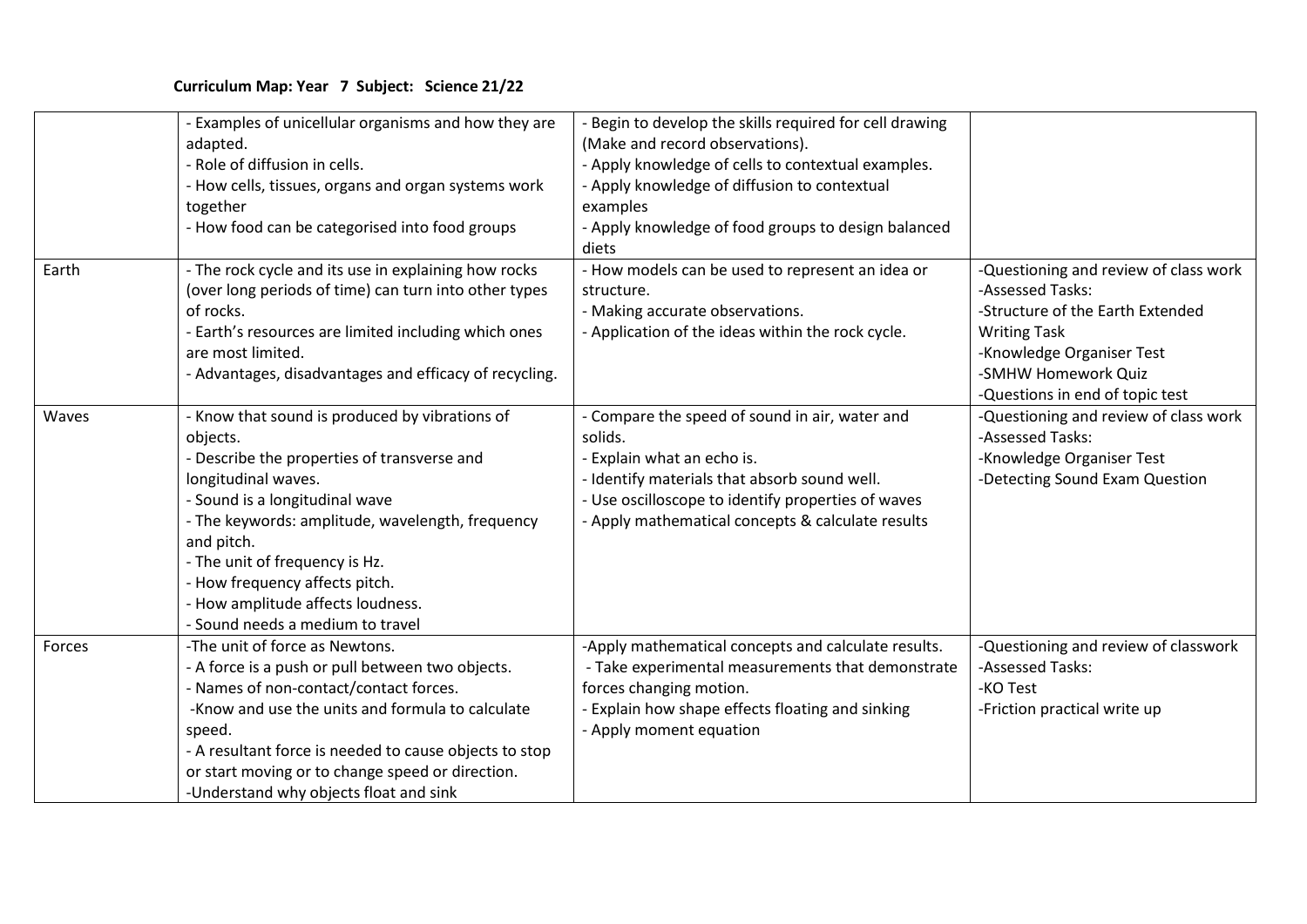|                              | - A moment is a turning effect of a force.<br>- The size of the turning effect depends on the size of<br>the force and on its (perpendicular) distance from the<br>pivot                                                                                                                                                                                                                                  |                                                                                                                                                                                                                                                                                                                                                                                                                                                                        |                                                                                                                      |
|------------------------------|-----------------------------------------------------------------------------------------------------------------------------------------------------------------------------------------------------------------------------------------------------------------------------------------------------------------------------------------------------------------------------------------------------------|------------------------------------------------------------------------------------------------------------------------------------------------------------------------------------------------------------------------------------------------------------------------------------------------------------------------------------------------------------------------------------------------------------------------------------------------------------------------|----------------------------------------------------------------------------------------------------------------------|
| Electricity and<br>Magnetism | - The magnetic field between two magnetic pole<br>causes them to feel a force even when not in contact<br>(noncontact force).<br>-Know key circuit symbols<br>-Know definitions of current, potential difference                                                                                                                                                                                          | -Apply the idea that 'like' poles will repel and 'unlike'<br>poles will attract<br>-Plot the fields lines around a bar magnet using a<br>plotting compass.<br>-Problem solve circuit problems<br>-Build circuits to measure current and potential<br>difference<br>-Construct Series and Parallel circuits.                                                                                                                                                            | -Questioning and review of classwork<br>-Assessed Tasks:<br>-SMH Quiz Building Circuits<br>-PD Worksheet<br>-KO Test |
| Organisms-<br>Reproduction   | - The structure and function of the male and female<br>reproductive systems.<br>- The stages of the menstrual cycle.<br>- The adaptations of the sperm and egg.<br>- The stages involved in fertilisation, gestation, and<br>birth.<br>- The effect of maternal lifestyle on the foetus<br>The structure and function of the<br>reproductive system of plants<br>Methods of seed dispersal                | -Recall key terminology.<br>- Accurate labelling of diagrams.<br>- Seed dipersal practical                                                                                                                                                                                                                                                                                                                                                                             | -Questioning and review of classwork<br>-Assessed Tasks:<br>-Menstrual Cycle Exam Ques<br>-Plants Comprehension Task |
| Reactions                    | -How to recognise elements, compounds and mixtures<br>from particle diagrams and know that they are pure<br>substances.<br>- The difference between physical and chemical<br>changes in terms of the combining and rearrangement<br>of different atoms.<br>- What happens when metals react with water<br>-Understand what the pH scale is<br>-Know what happens in reactions between acids and<br>metals | -Recall key terminology.<br>- Using correct chemical nomenclature from the<br>periodic table when writing word and symbol<br>equations.<br>- Using a wider range of more complex laboratory<br>apparatus when carrying out experiments and paying<br>attention to health & safety.<br>- Making and recording accurate observations and<br>using them to draw conclusions<br>-Use of acids and alkali to make neutral solutions<br>- Know how to make cabbage indicator | -Questioning and review of classwork<br>-Assessed Tasks:<br>-KO Test<br>-Making NaCl extended writing                |